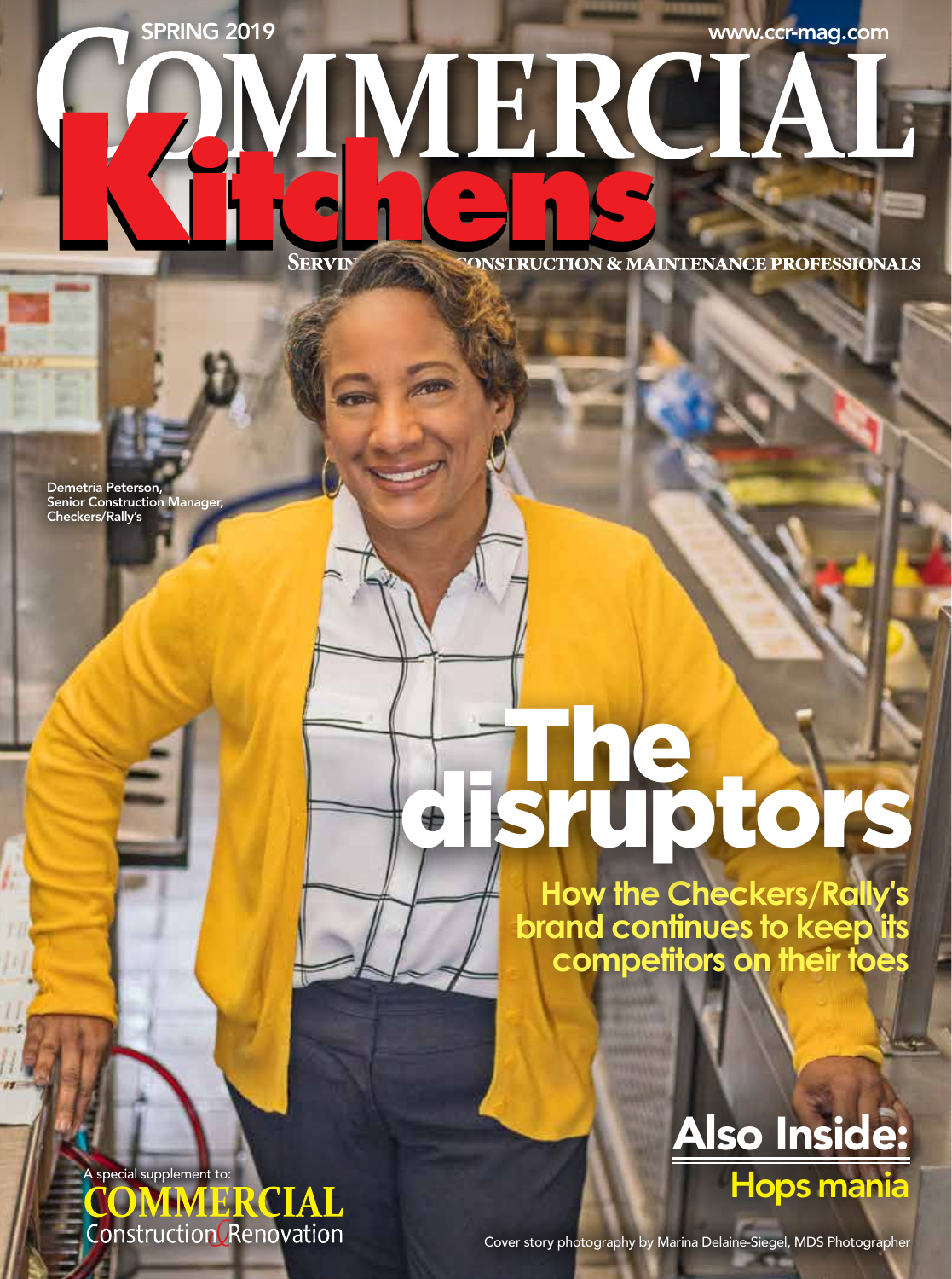By Michael J. Pallerino

mas

**How the Checkers/Rally's brand continues to keep its competitors on their toes**

hile building several Wendy's fran-<br>chises in the '80s, Jim Mattei took<br>a keen interest in how the burger<br>chain's customers were using the drive thru and chises in the '80s, Jim Mattei took a keen interest in how the burger chain's customers were using the drive-thru and ordering burger combinations. It sparked an en-

6660

trepreneurial thought. Working in tandem with his business partner, Herbert G. Brown, Mattei decided to start a new kind of burger franchise. In order to set themselves apart, they decided to make their burgers different from competitors like Wendy's and McDonald's. Rather than sell pre-made burgers, they made their burgers to order, ensuring peak freshness.

The disruptors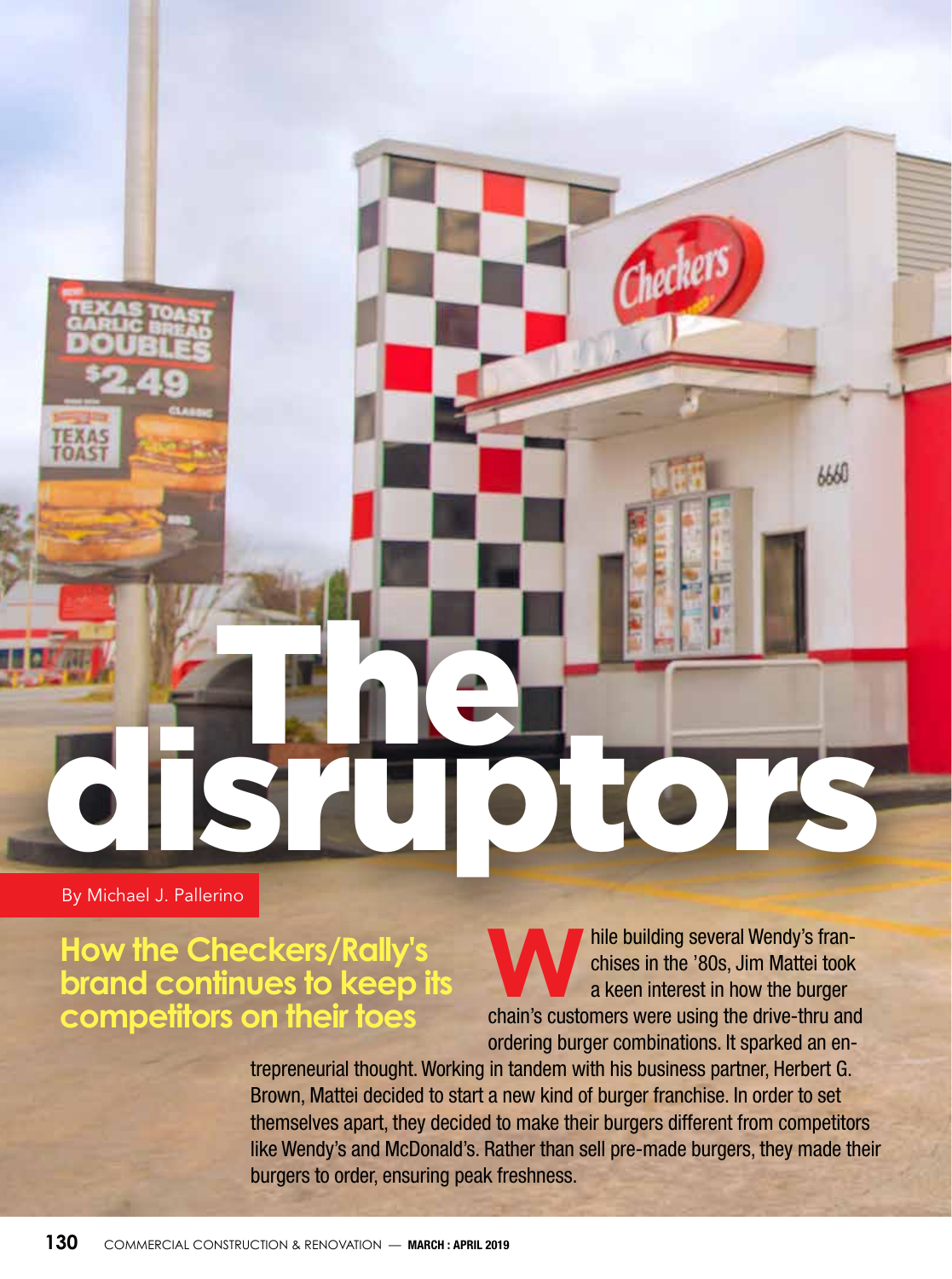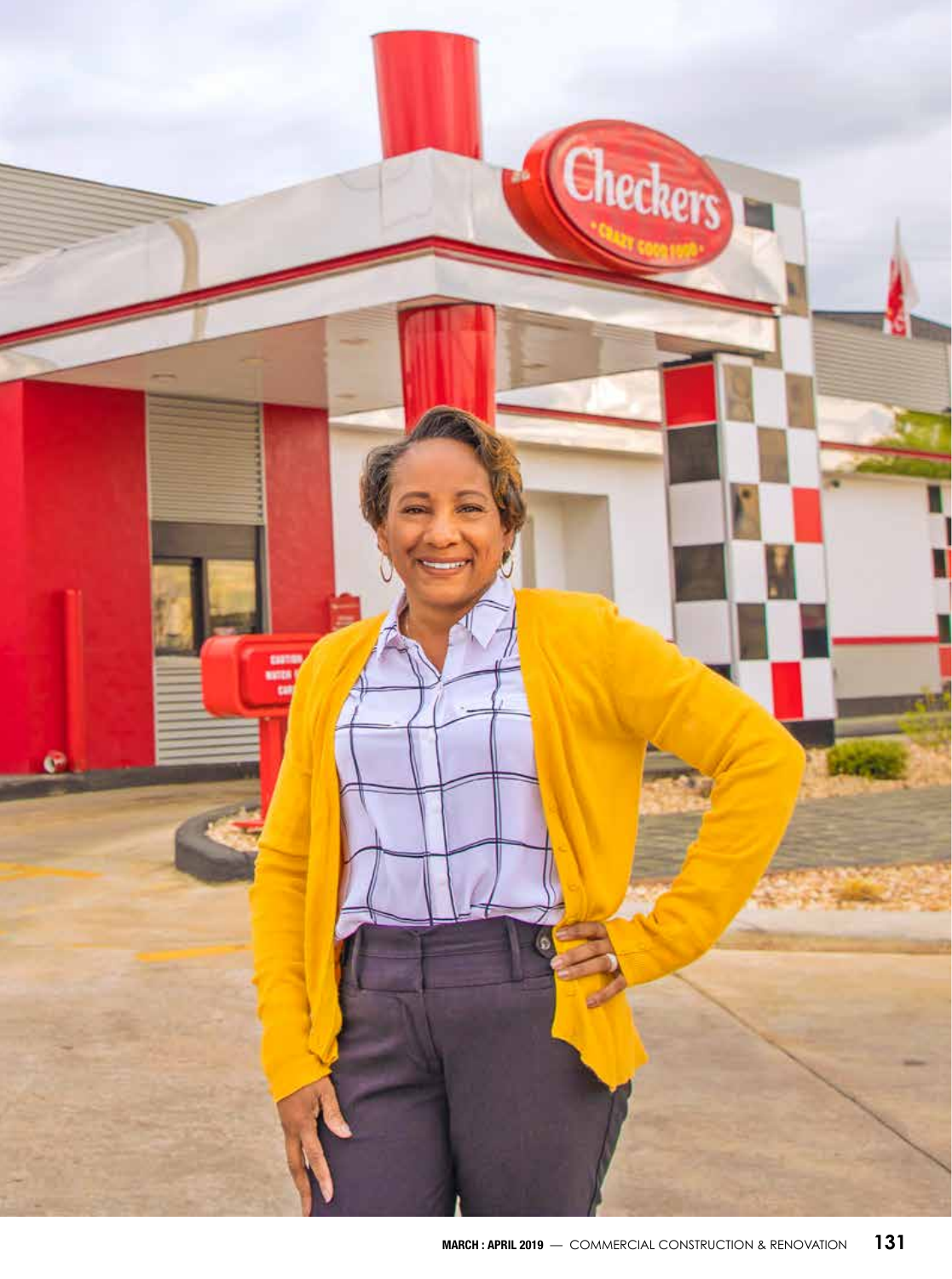### **THE DISRUPTORS** COMMERCIAL KITCHENS

In 1986, Checkers Drive-In Restaurants was born with a company mission to offer great tasting burgers at a value price. In 1992, Checkers revealed its first combo meal to the public—its signature Champ burger, a small fry and a medium drink for \$2.29. A dynasty was afoot.

In 1999, Checkers joined forces and became Checkers & Rally's, the largest double drive-thru restaurant in the country. Today, with nearly 900 restaurants across the country, Checkers & Rally's continues to be a fast-casual pioneer. Included in that definition was an 2012 appearance on the TV show "Undercover Boss," in which CEO Enrique "Rick" Silva experienced an inside look at how his Checkers/Rally's team operates.

The plus was that the brand estimated that Silva's appearance on the show was equivalent to \$20 million in advertising for the company—another strategic step in the burger war battles.

*Commercial Kitchens* sat down with Demetria Peterson, senior construction manager, to see what the brand is up to in 2019 and beyond.

### Give us a snapshot of the Checker's/Rally brand?

Based in Tampa, Florida, Checkers & Rally's Restaurants Inc., is an iconic and innovative drive-thru restaurant chain known for its "Crazy Good Food," exceptional value and people-first attitude. We operate and franchise both Checkers® and Rally's® restaurants. Our food showcases bold, unique flavors, creating its own lane versus similar quick-service hamburger restaurants.

### Walk us through how and why the restaurants are designed the way they are?

Our newest modular prototype is a single-lane concept that promotes operational efficiencies, all while keeping the walk-up and patio experience that so many of our guests enjoy. The exterior design with large checkered tiles, red LED lighting and iconic stainless wings are now angled with protruding canopies that grab our guest's attention, creating a brand distinction within the industry.

Our first-generation modular restaurants have two lanes that increase throughput and allow us to serve guests efficiently. The



# We have nearly 900 restaurants and are planning for 65-75 new ones per year over the next three years.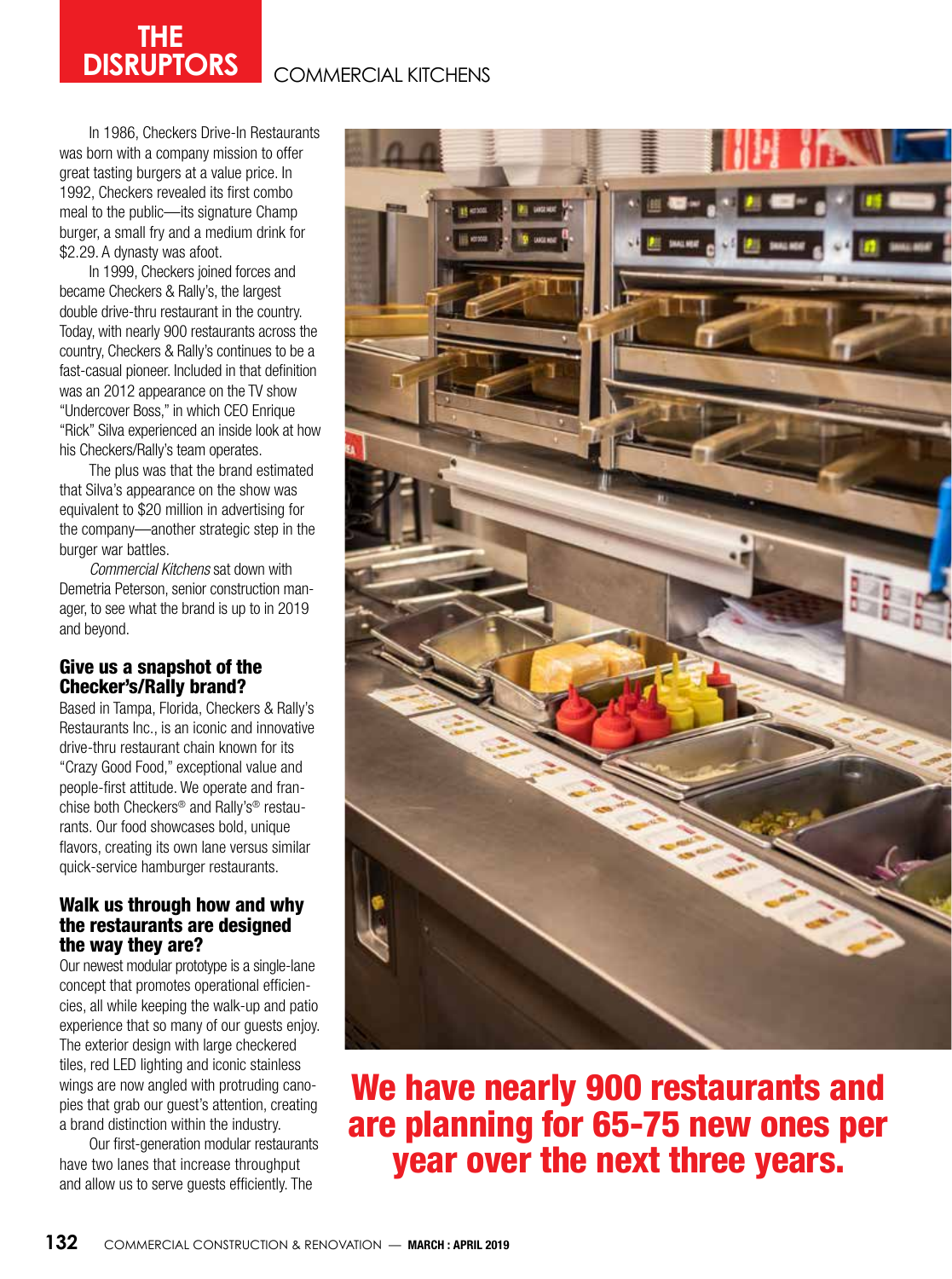## **DISRUPTORS** COMMERCIAL KITCHENS

T-style kitchen layout with dual sided prep promotes efficiencies within a small space serving two windows.

**THE** 

### What changes are you planning for the first generation of modular restaurants?

Over the past few years, we have been remodeling Rally's restaurants. We've seen tremendous growth in sales, employee engagement, guest satisfaction and ROI. We are now focused on a new re-image prototype for the Checkers restaurants. This design includes a crisp exterior with large checkered tiles like the new restaurant prototype. We updated our canopy design, incorporated more stainless appeal and introduced a towering blade wall. Our logo has been updated with a new oval design displaying our tag line, "Crazy Good Food."

### Take us through your construction and design strategy.

With this design, we wanted to be as bold and crazy good as our food. We were also conscious of the impact this program would

Today's guest has a choice where they will spend their time and money. They are looking for a brand that represents the values they hold for themselves and the diversity of their neighborhoods.





have on our franchisees. It needed to be durable, cost efficient and easy to construct.

When I came to Checkers & Rally's in late 2017, I immediately began creating the components of a re-image program that met the demands from our employees, guests and franchisees. The design and construction team worked tirelessly to value engineer every component of the prototype, beginning with structural components and material finishes.

Simultaneously, we built new tools and processes for the assessment, design and construction phases. We tested a few designs along the way, each one yielding more ideas to reduce timelines, cost and ease of construction. We introduced our new re-image prototype late last summer. It was met with optimism and excitement by our franchise community.

### What trends are you seeing?

Modular construction. Checkers and Rally's has been at the forefront of modular buildings since the brand's inception in the mid 1980s. Others are now trying to

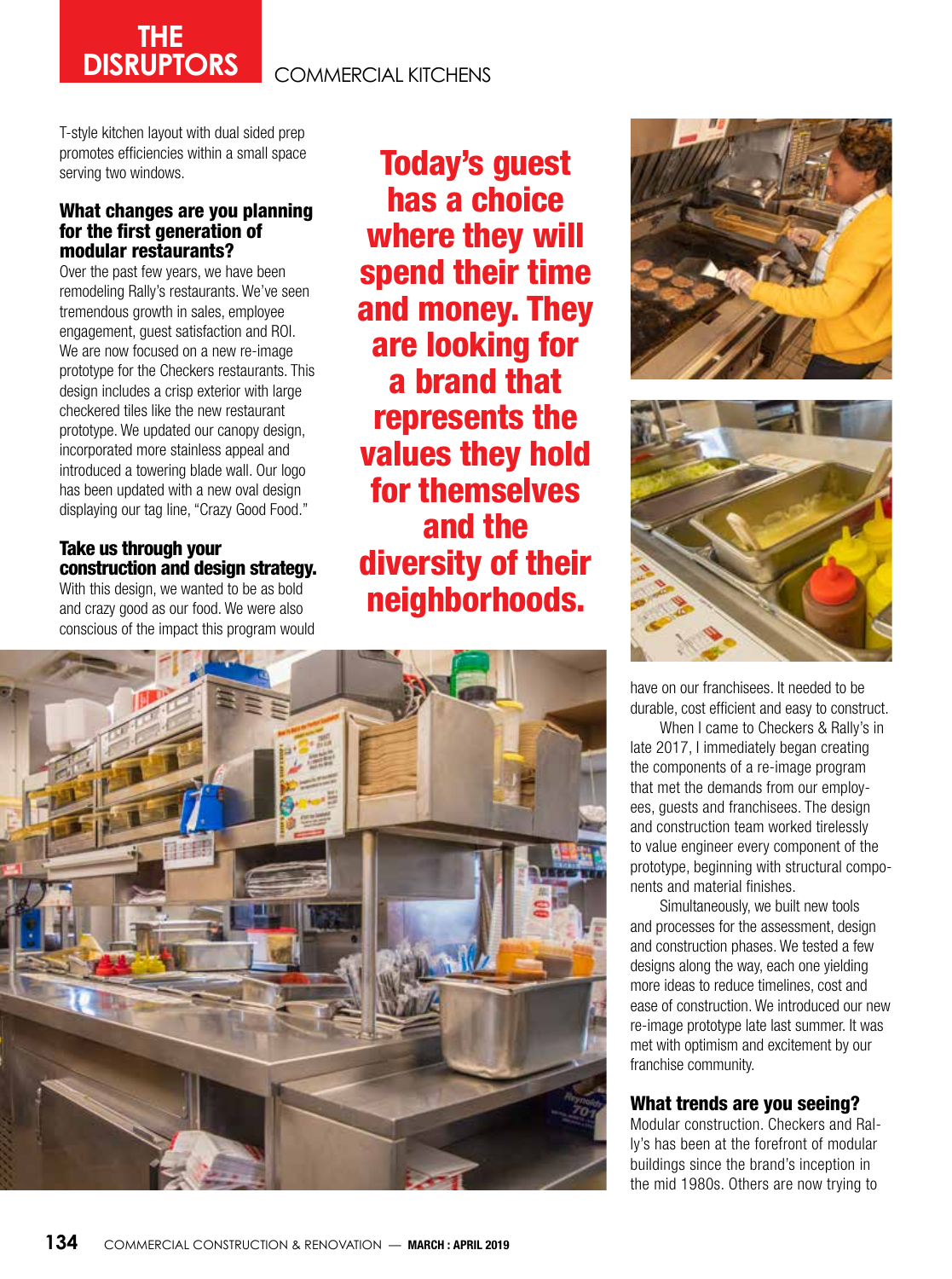### **THE DISRUPTORS** COMMERCIAL KITCHENS



# When designing for a new location or simply remodeling an existing restaurant, I look for ways to enhance the experience for our guests.



duplicate the success we are having. The idea is to build a restaurant offsite and speed up the entire construction process. As the underground work commences, your building is fast underway with minimal inspections needed. Within a few weeks, you are setting your building, hooking up utilities and preparing to open your restaurant.

What's more exciting is the cost that is much less (up to \$100,000) than traditional ground up construction, and is not affected by weather and other timely delays.

Another growing trend is technology, such as the use of time lapsed cameras and commercial drones. Not only can you keep tabs on your project from the comfort of your laptop, tablet or phone, it is now being used to assess and survey current conditions used in the planning phase. There's much more to come in its ability to collect data that can be used to expedite the construction process.

### What's the biggest issue today related to the construction side of the business?

Labor shortages have been a growing challenge for this industry. Specifically, the electrical and plumbing trades are the most in demand at a time when construction is at it's all time high for retailers, governmental agencies, education institutions and restaurants. I am confident this will improve now that more students choosing to attend technical colleges where they can learn a trade and become a part of the workforce in less time than traditional four-year colleges.

We still need engineers, but I am excited to learn there are many programs now that allow high school students to earn college credits while gaining technical knowledge useful in our industry.

### What do you see as some of your biggest opportunities moving ahead?

Expediting the development plan against rising construction costs.

### What is your growth plan?

We have nearly 900 restaurants and are planning for 65-75 new ones per year over